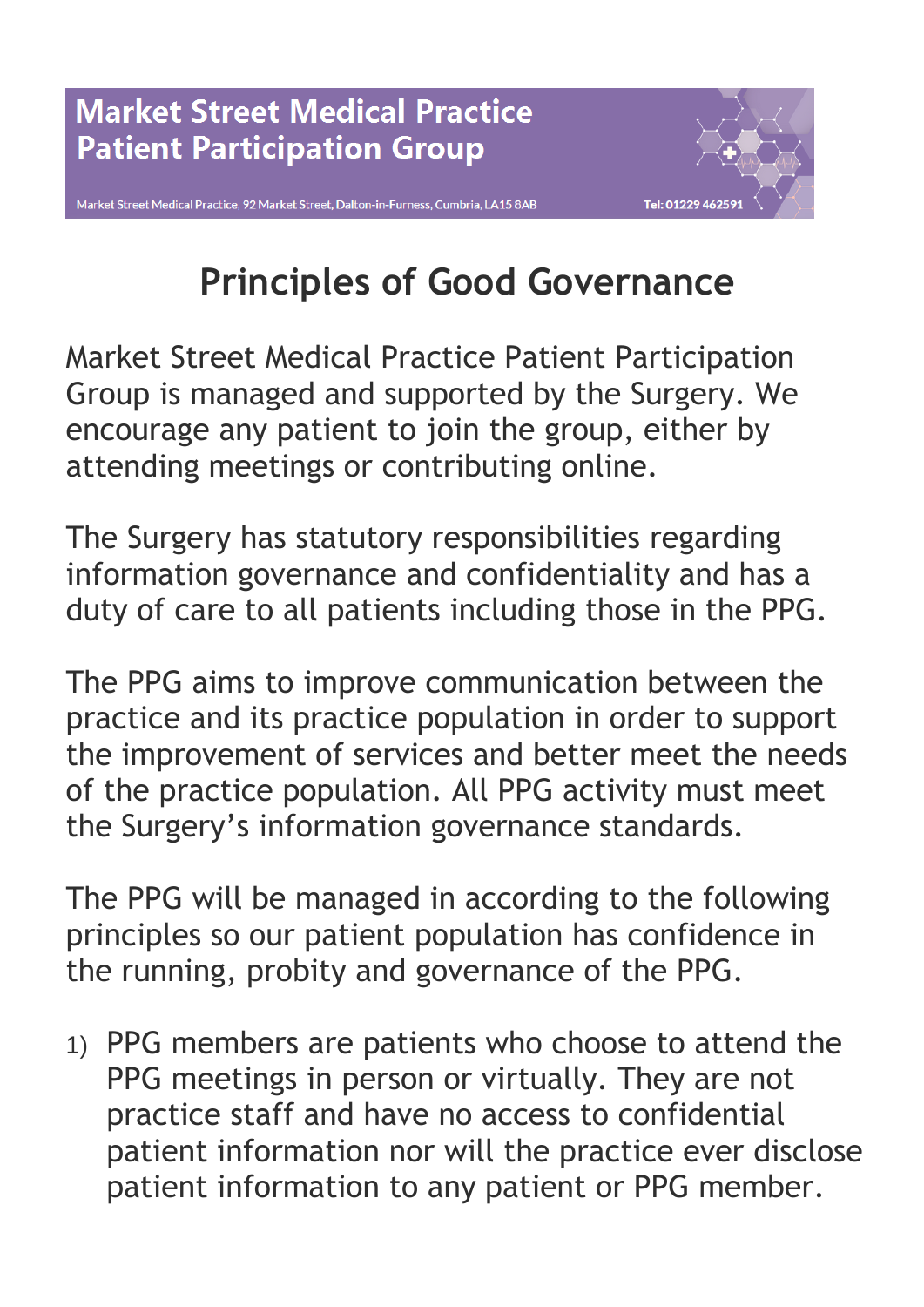- 2) All members of the PPG will be requested to sign up to the Practice PPG principles of governance. Patients who are unwilling to sign will not be approved as PPG members. They will always be entitled to comment on surgery services.
- 3) PPG members are responsible for their own behaviour and this does not reflect on the surgery or other members of the PPG.
- 4) All communications issued by the PPG will first be agreed by the group and endorsed by the surgery. This includes both the content & the means of dissemination.
- 5) All PPG activity is available & accessible in the public domain.

Dr Arabella Onslow GP Principle, Engagement Lead Market Street Medical Practice November 2016